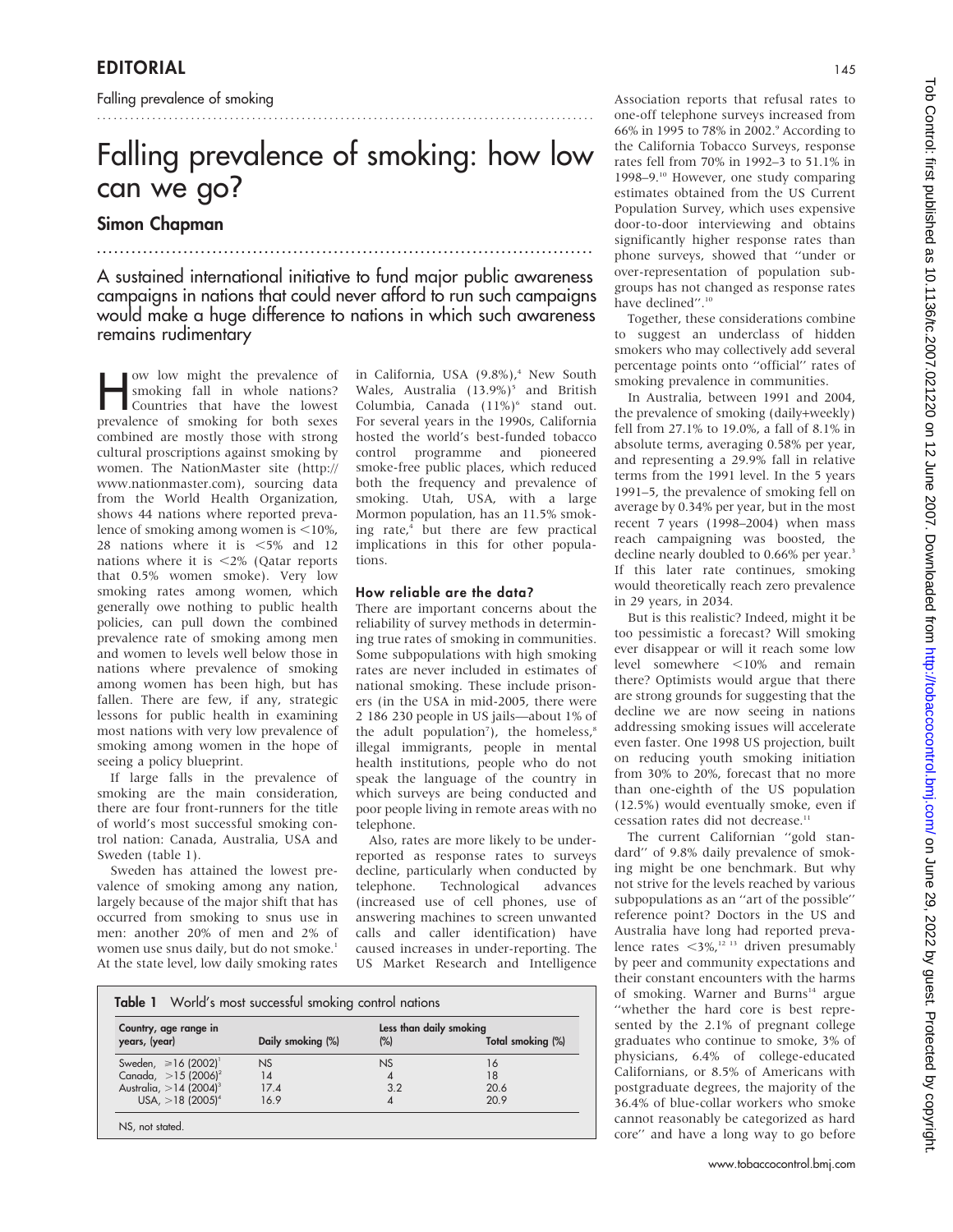standard tried-and-true tobacco control strategies fail to deliver more ex smokers.

In Australia, recent sustained declines in smoking among youth (smoking among youth has never been lower)<sup>15</sup> will see smaller cohorts of new smokers entering calculations of prevalence of smoking in the next decade. There would seem to be no coherent case for forecasting any slowing of the current cessation rate.

When the time comes that less than one in ten of the community smoke, and these continue to express almost universal regret about having started,<sup>16</sup> the dynamics of smoking may change considerably from those operating today when nations ''doing well'' have more like one in five smoking. The increasing denormalisation of public smoking is likely to infect politicians as well, making them more receptive to ''finishing the job'' on tobacco control by mopping up remaining inconsistencies in comprehensive policy and less anxious about offending ever-diminishing portions of the electorate.

High smoking subpopulation smoking rates in all but the most impoverished nations are highest among those who have had the least education and are in the lowest socioeconomic groups. Although many countries might be doing well by international standards, smoking among low socioeconomic subpopulations typically shows a very different picture. For example, compared with the highest educated and income-earning quintile in Australia, those in the lowest have odds ratios for smoking of 1.69 (for education) and 1.43 (for income).<sup>17</sup> Smoking duration from onset to cessation is 38% longer for those earning under \$300 than for those earning over A\$800 a week. Those with  $\leq$ 10 years of education smoked for 13% longer than those with >12 years of education.<sup>18</sup> Indigenous Australians have a prevalence of smoking of 54%.<sup>19</sup> Australian single mothers are more than twice as likely to smoke as mothers with partners.<sup>20</sup> People with mental health problems are about twice as likely to smoke than those without any history of mental health problems.<sup>21</sup>

There are two broad analyses of what might be done about these disparities. The first argues that disparities in the prevalence of smoking mirror broad societal socioeconomic disparities and that the differential between high and low socioeconomic segments of the population will not narrow until societies become more egalitarian on wider indices such as income distribution and educational opportunity. In such analyses, particularly when applied to subpopulations with multiple social and health

disadvantages, smoking is seen as something unlikely to yield much to ''single risk-factor'' interventions. Qualitative research has often shown that people living in poverty smoke to relieve stress and as a sort of ''holiday'' from hopelessness.<sup>22</sup>

The second analysis emphasises that while smoking is much more prevalent in low-income groups and other disadvantaged populations, in many nations it remains the case that a minority of the very poor do not smoke, and that characterising the poverty/low education nexus with smoking as a kind of inevitability is inaccurate and also underestimates such groups' responsiveness to the same factors that have reduced smoking in all social strata.

#### More precise targeting?

Subpopulation disparities stimulate calls for campaign money to be fractured into a series of different ''targeted'' campaigns designed to better appeal to different sex, age, sexual orientation and (most often) socioeconomic, racial and ethnic groups. The argument runs that important cultural differences in each of these groups cause smoking to be phenomenologically different from its role and meaning in other groups. ''One size fits all'' standard approaches to motivating cessation are therefore said to be insensitive, ill-conceived and bound not to work.

However, it is worth reflecting on whether the tobacco industry—in trying to promote smoking—conceives of the challenge in the same way. Although the tobacco industry certainly does nuance many of its promotional efforts to make them more appealing to particular subpopulations,23 24 it rarely develops or succeeds in selling major brands exclusively to such groups. Major brand advertising and packaging is largely and increasingly globalised, suggesting that industry marketing intelligence believes that appeals are universal. There are no differences in the packaging for Marlboro, Camel or Mild Seven in different nations. Where advertising continues, it too is largely uniform and not fractured into major promotions for each of the many different cultural groups that make up multicultural societies today.

Moreover, research shows that different racial and socioeconomic groups respond equally well to quit campaigns. A recent analysis showed that declines in the prevalence of smoking among African Americans from 1992 to 2002 showed no differences across US states, despite differing degrees of targeted smokingcessation activity between states.<sup>25</sup> Efforts to fracture limited campaign budgets into multiple smaller, targeted campaigns will have many in the health promotion professional community cheering these on, but the cost will inevitably be a greatly diluted ability to mount the necessary large campaigns directed at the whole population of smokers.

Large public awareness campaigns to inform and motivate millions of smokers about quitting seems destined to remain a feature of everyday life in wealthier nations. However, very few poorer nations can afford to even get to the starting line with such campaigns and try in vain to inform their communities via valiant, low-budget efforts at publicity on World No Tobacco Day. A sustained international initiative to fund major public awareness campaigns in nations that could never afford to run such campaigns would make a huge difference to nations in which such awareness remains rudimentary. The profligacy of some areas of tobacco control expenditure in some industrialised nations is embarrassing when there are now many more smokers and deaths caused by smoking in less developed nations.

Tobacco Control 2007;16:145–147. doi: 10.1136/tc.2007.021220

Correspondence to: Professor S Chapman, School of Public Health, University of Sydney Edward Ford Building A27, Sydney, NSW 2006, Australia; sc@med.usyd.edu.au

Competing interests: None declared.

#### **REFERENCES**

- 1 **Ramstrom LM**, Foulds J. Role of snus in initiation and cessation of tobacco smoking in Sweden. Tob Control 2006;15:210–14.
- 2 Health Canada. Canadian Tobacco Use Monitoring Survey. Ottawa, Canada: Health Canada, 2005;.
- 3 Australian Institute of Health and Welfare. 2004 National Drug Strategy Household Survey: detailed findings. Drug statistics series. Canberra: AIHW, 2005.
- 4 Centers for Disease Control and Prevention. Behavioral Risk Factor Surveillance System prevalence data—tobacco use 2005. Columbia, USA: Centers for Disease Control and Prevention, 2005.
- 5 New South Wales Department of Health. Centre for Epidemiology and Research, NSW Population Health Survey 2006 (HOIST) 2007. http:// tobacco.health.usyd.edu.au/site/supersite/ resources/pdfs/DailyYear02-06.pdf.
- 6 Health Canada. Canadian Tobacco Use Monitoring Survey (CTUMS) 2006. Ottawa, Canada: Health Canada, 2006.
- 7 Harrison PM, Beck AJ. Prison and jail inmates at midyear 2005. Washington, DC: Bureau of Justice Statistics Bulletin (US Department of Justice, Office
- of Justice Programs), 2006:1–13.<br>8 **Okuyemi KS**, Caldwell AR, Thomas JL, *et al.* Homelessness and smoking cessation: insights from focus groups. Nicotine Tob Res 2006;8:287–96.
- 9 Allen M, Ambrose D, Halpenny G, et al. Telephone refusal rate still rising. Results of the 2002 Response Rate Survey. Ontario, Canada: Marketing Research and Intelligence Association, 2003.
- 10 Biener L, Garrett CA, Gilpin EA, et al. Consequences of declining survey response rates for smoking prevalence estimates. Am J Prev Med 2004;27:254–7.
- 11 Mendez D, Warner KE, Courant PN. Has smoking cessation ceased? Expected trends in the